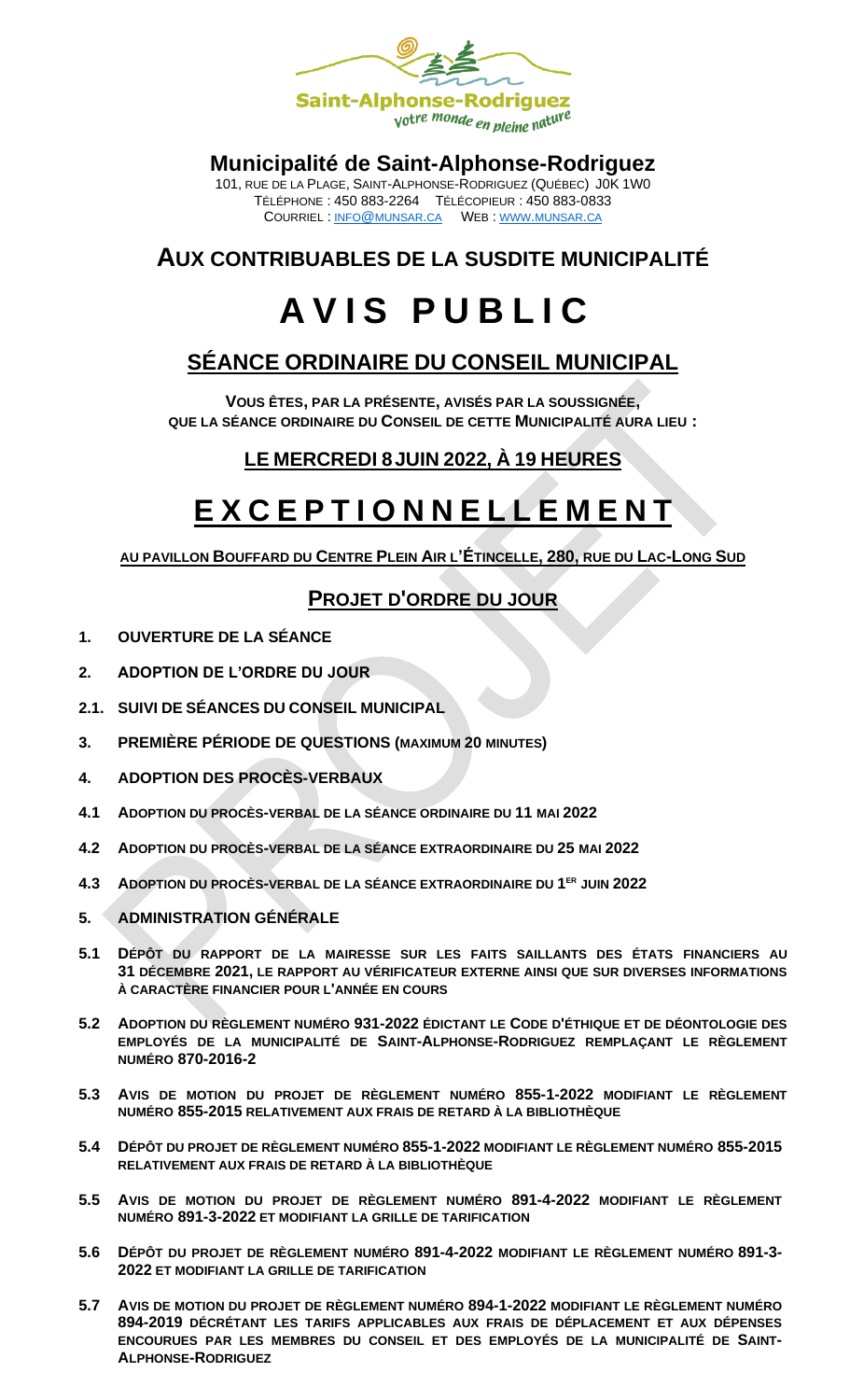- **5.8 DÉPÔT DU PROJET DE RÈGLEMENT NUMÉRO 894-1-2022 MODIFIANT LE RÈGLEMENT NUMÉRO 894-2019 DÉCRÉTANT LES TARIFS APPLICABLES AUX FRAIS DE DÉPLACEMENT ET AUX DÉPENSES ENCOURUES PAR LES MEMBRES DU CONSEIL ET DES EMPLOYÉS DE LA MUNICIPALITÉ DE SAINT-ALPHONSE-RODRIGUEZ**
- **5.9 AVIS DE MOTION DÉPÔT DU PROJET DE RÈGLEMENT NUMÉRO 939-2022 DÉCRÉTANT UNE DÉPENSE DE 312 951 \$ ET UN EMPRUNT DE 312 951 \$ POUR DES TRAVAUX DE RÉFECTION DU BARRAGE DU LAC DONTIGNY AINSI QUE TOUS LES TRAVAUX CONNEXES**
- **5.10 DÉPÔT DU PROJET DE RÈGLEMENT NUMÉRO 939-2022 DÉCRÉTANT UNE DÉPENSE DE 312 951 \$ ET UN EMPRUNT DE 312 951 \$ POUR DES TRAVAUX DE RÉFECTION DU BARRAGE DU LAC DONTIGNY AINSI QUE TOUS LES TRAVAUX CONNEXES**
- **5.11 CHANGEMENT DE STATUT – INSPECTEUR EN BÂTIMENT RÉGULIER – MONSIEUR MICHEL ROCHELEAU**
- **5.12 ANNULATION DE LA RÉSOLUTION NUMÉRO 2022-05-171**
- **5.13 ANNULATION DE LA RÉSOLUTION NUMÉRO 2022-05-206**
- **5.14 OCTROI DE MANDAT – SERVICES PROFESSIONNELS RECRUTEMENT – INSPECTEUR MUNICIPAL – ALLIANCE RESSOURCES HUMAINES INC.**
- **5.15 PROMESSE DE VENTE DE TERRAIN – LOTS NUMÉRO ET 6 182 742, 6 182 744 ET 6 304 941**
- **5.16 INTENTION DE RENOUVELLEMENT – BAIL DE LOCATION – COMPTOIR ALIMENTAIRE**
- **5.17 INTENTION DE RENOUVELLEMENT – BAIL DE LOCATION – COMPTOIR VESTIMENTAIRE**
- **6. CORRESPONDANCE**
- **6.1 DÉPÔT DE LA CORRESPONDANCE**
- **7. FINANCE**
- **7.1 ADOPTION DES COMPTES – MAI 2022**
- **7.2 DÉPÔT DES ÉTAT COMPARATIFS AU 31 MAI 2022**
- **7. 3 AFFECTATION DE SURPLUS ACCUMULÉS – BUDGET 2022**
- **7.4 RÉSOLUTION DE CONCORDANCE ET DE COURTE ÉCHÉANCE RELATIVEMENT À UN EMPRUNT PAR OBLIGATIONS AU MONTANT DE 851 200 \$ QUI SERA RÉALISÉ LE 15 JUIN 2022 – RÈGLEMENTS 780-2011, 851-2015, 850-2015 ET 852-2015**
- **7.5 ACCEPTATION DE L'OFFRE DE FINANCEMENT DES RÈGLEMENTS D'EMPRUNT NUMÉROS 780-2011, 851- 2015, 850-2015 ET 852-2015 – SOUMISSIONS POUR L'ÉMISSION DE BILLETS**
- **7.6 MODIFICATION DE L'IDENTIFICATION DES UTILISATEURS DE LA CARTE DE CRÉDIT DE LA MUNICIPALITÉ**
- **8. SÉCURITÉ PUBLIQUE**
- **8.1 ENTENTE INTERMUNICIPALE – SERVICE DE SÉCURITÉ INCENDIE – ACHAT ET MISE EN COMMUN**  D'ÉQUIPEMENTS - SAINTE-ÉMÉLIE-DE-L'ÉNERGIE, SAINT-DAMIEN, SAINTE-BÉATRIX, SAINT-CÔME, **SAINT-FÉLIX-DE-VALOIS ET SAINT-ALPHONSE-RODRIGUEZ**
- **9. TRANSPORT**
- **9.1 ENTÉRINEMENT – MANDAT DE RÉPARATION – GÉNÉRATRICE – LE GROUPE ROGER FAGUY INC.**
- **9.2 ENTÉRINEMENT – OCTROI DE MANDAT – ÉMONDAGE – NICO ÉMONDEUR**
- 9.3 ENTÉRINEMENT OCTROI DE MANDAT CAMION ET ACHAT D'ESSENCE LES ENTREPRISES RÉMI MORIN
- **9.4 ENTÉRINEMENT – OCTROI DE MANDAT – ENTREPOSAGE DE MATIÈRES – LES ENTREPRISES MARTIN LAFRENIÈRE**
- **9.5 ENTÉRINEMENT – ACHAT D'EAU – DISTRIBUTION J.F. PARENT INC.**
- **10. HYGIÈNE DU MILIEU**
- **10.1 EMBAUCHE – POSTE DE COORDONNATRICE À L'ENVIRONNEMENT – NOMINATION À TITRE DE FONCTIONNAIRE DÉSIGNÉE POUR L'APPLICATION DE RÈGLEMENTS – MADAME DÉSIRÉE BÉNÉDICTE NZAMBA MBOUNGUI**